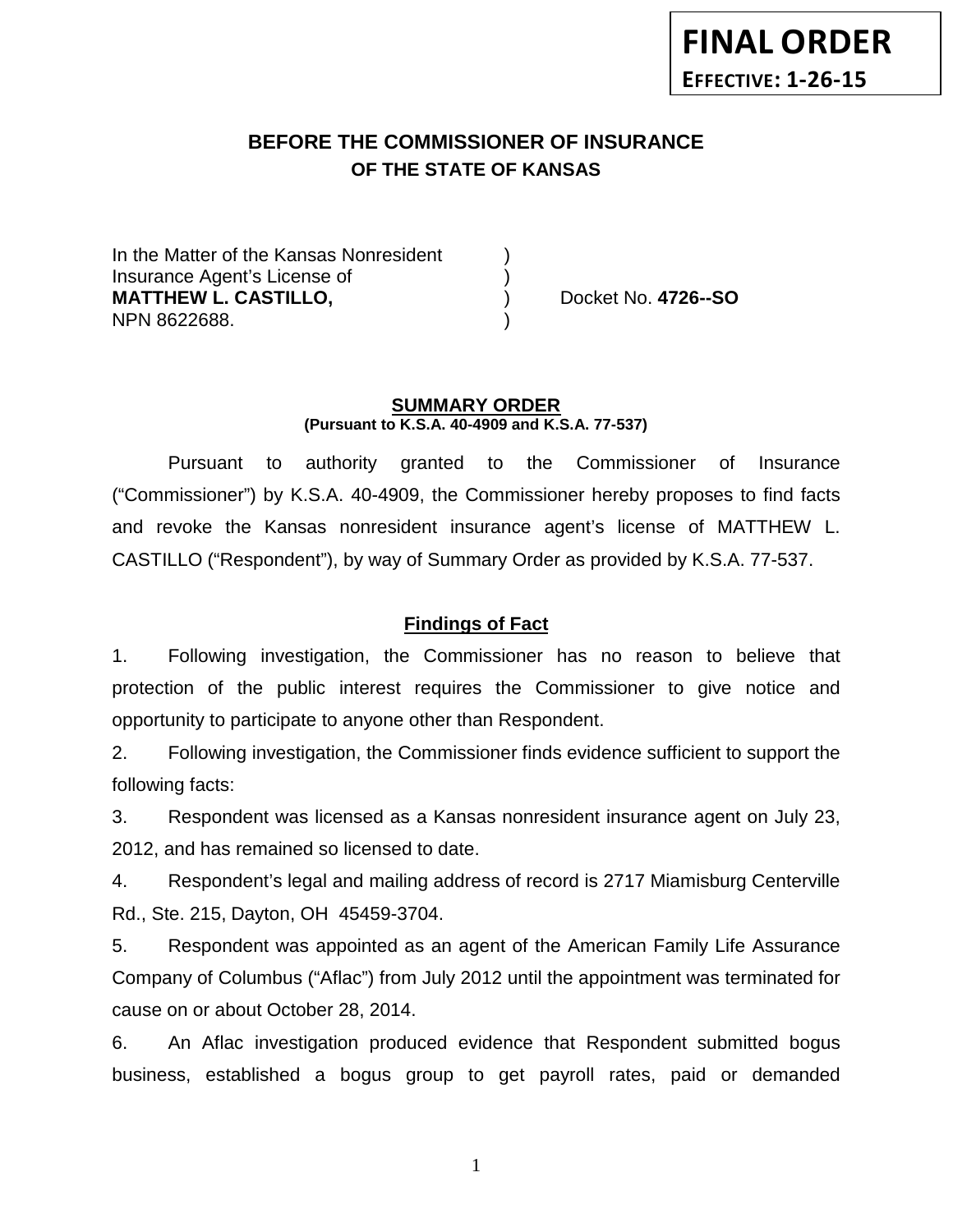commissions outside of Aflac processes, and forged applicants' signatures on applications or related forms.

7. By letter dated December 1, 2014, and mailed to Respondent at his address of record, counsel for KID summarized the foregoing facts and invited Respondent to reply by the close of business on December 15, 2014, if he disputed the statements of fact.

8. The letter was returned as undeliverable, and Respondent did not notify KID of a change of address within 30 days as required by K.A.R. §40-7-9(f) and has not notified KID of a change of address to date.

## **Applicable Law**

9. K.S.A. 40-4909(a) provides, in relevant part:

"The commissioner may deny, suspend, revoke or refuse renewal of any license issued under this act if the commissioner finds that the applicant or license holder has . . .

(2) Violated:

(A) Any provision of chapter 40 of the Kansas Statutes Annotated, and amendments thereto, or any rule and regulation promulgated thereunder;

. . . (7) Admitted to or been found to have committed any insurance unfair trade practice or fraud in violation of K.S.A. 40-2404, and amendments thereto. . .

(10) Forged another person's name to an application for insurance or to any document related to an insurance transaction." K.S.A. 2013 Supp. 40-4909(a).

10. "Each person licensed in this state as an insurance agent shall report the following to the commissioner of insurance within 30 days of occurrence: . . . (f) each change in residence address; . . ." K.A.R. §40-7-9.

11. "Making false or fraudulent statements or representations on or relative to an application for an insurance policy, for the purpose of obtaining a fee, commission, money or other benefit from any insurer, agent, broker or individual" is an insurance unfair trade practice as defined by K.S.A. 2013 Supp. 40-2404(11).

12. In addition, the Commissioner may revoke any license issued under the Insurance Agents Licensing Act if the Commissioner finds that the interests of the insurer or the insurable interests of the public are not properly served under such license. K.S.A. 2013 Supp. 40-4909(b).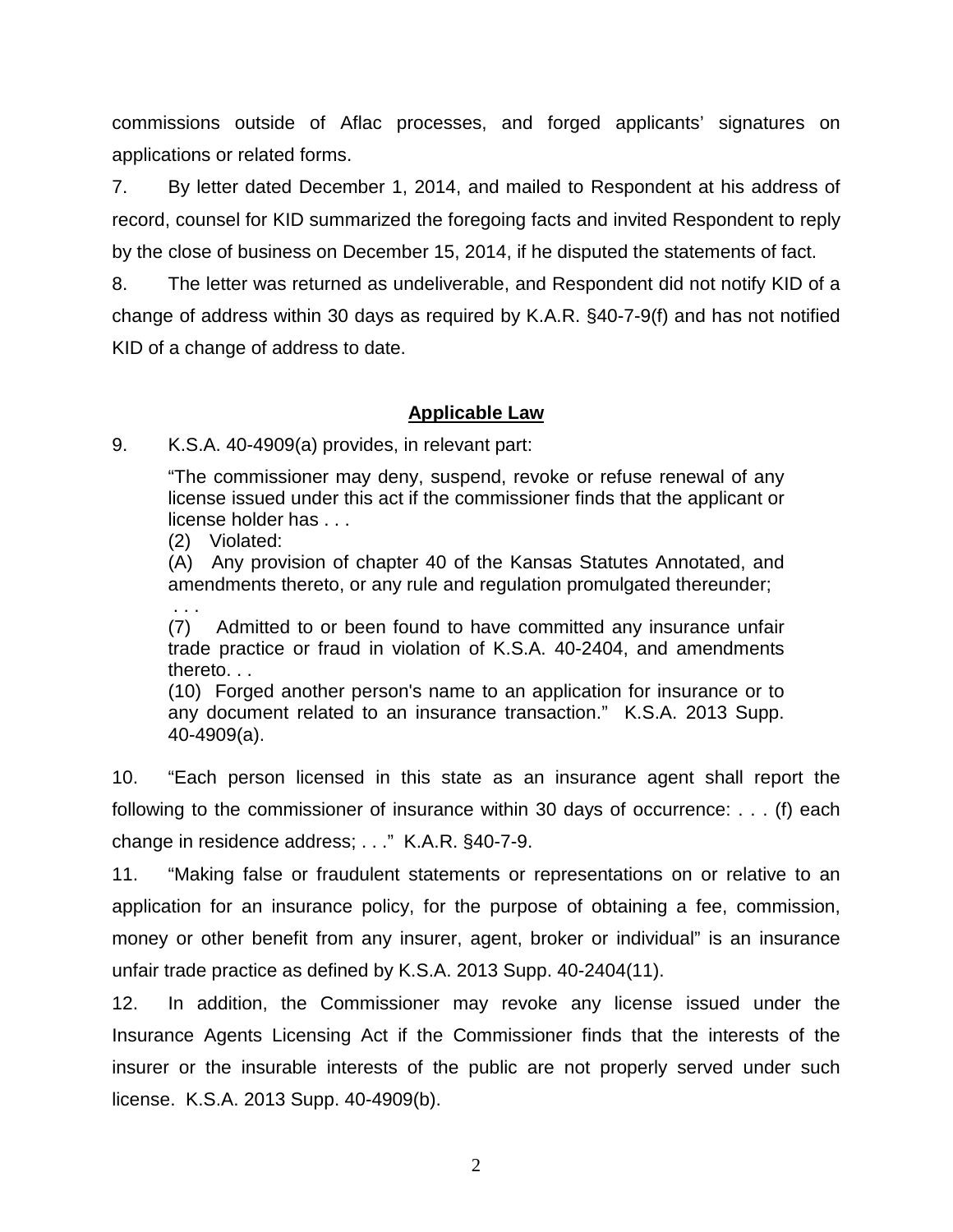13. A person whose license has been revoked or suspended may not be employed directly or indirectly by an insurance company and "may not perform any act toward the solicitation of or transaction of" insurance business in Kansas. K.S.A. 2013 Supp. 40- 4909(g).

14. "Any action taken under this section which affects any license or imposes any administrative penalty shall be taken only after notice and an opportunity for hearing conducted in accordance with the provisions of the Kansas administrative procedures act." K.S.A. 2013 Supp. 40-4909(c).

### **Conclusions of Law**

15. The Commissioner concludes that service of Respondent at Respondent's last known address provides constructive notice of the proposed action, and Respondent's failure to maintain a current address in KID records acts as a waiver of his right to actual notice.

16. The Commissioner thus has jurisdiction over Respondent as well as the subject matter of this proceeding, and such proceeding is held in the public interest.

17. The Commissioner finds that Respondent's license may be, and should be, revoked pursuant to K.S.A. 40-4909(a)(2)(A) because Respondent violated K.A.R. §40- 7-9(f) by failing to report a change of address.

18. The Commissioner finds that Respondent's license may be revoked pursuant to K.S.A. 40-4909(a)(7) because the Respondent has committed unfair insurance trade practices by making false statements on or relative to applications for insurance for the purpose of obtaining compensation or other benefit.

19. Further, the Commissioner concludes based on the undisputed evidence contained in the Aflac investigation, that Respondent's license may be revoked pursuant to K.S.A. 40-4909(a)(10) because Respondent forged the signatures of purported applicants on insurance applications.

20. Finally, the Commissioner concludes that Respondent's license may be revoked pursuant to K.S.A. 40-4909(b) because it is not serving the interests of insurers or the insurable interests of the public.

3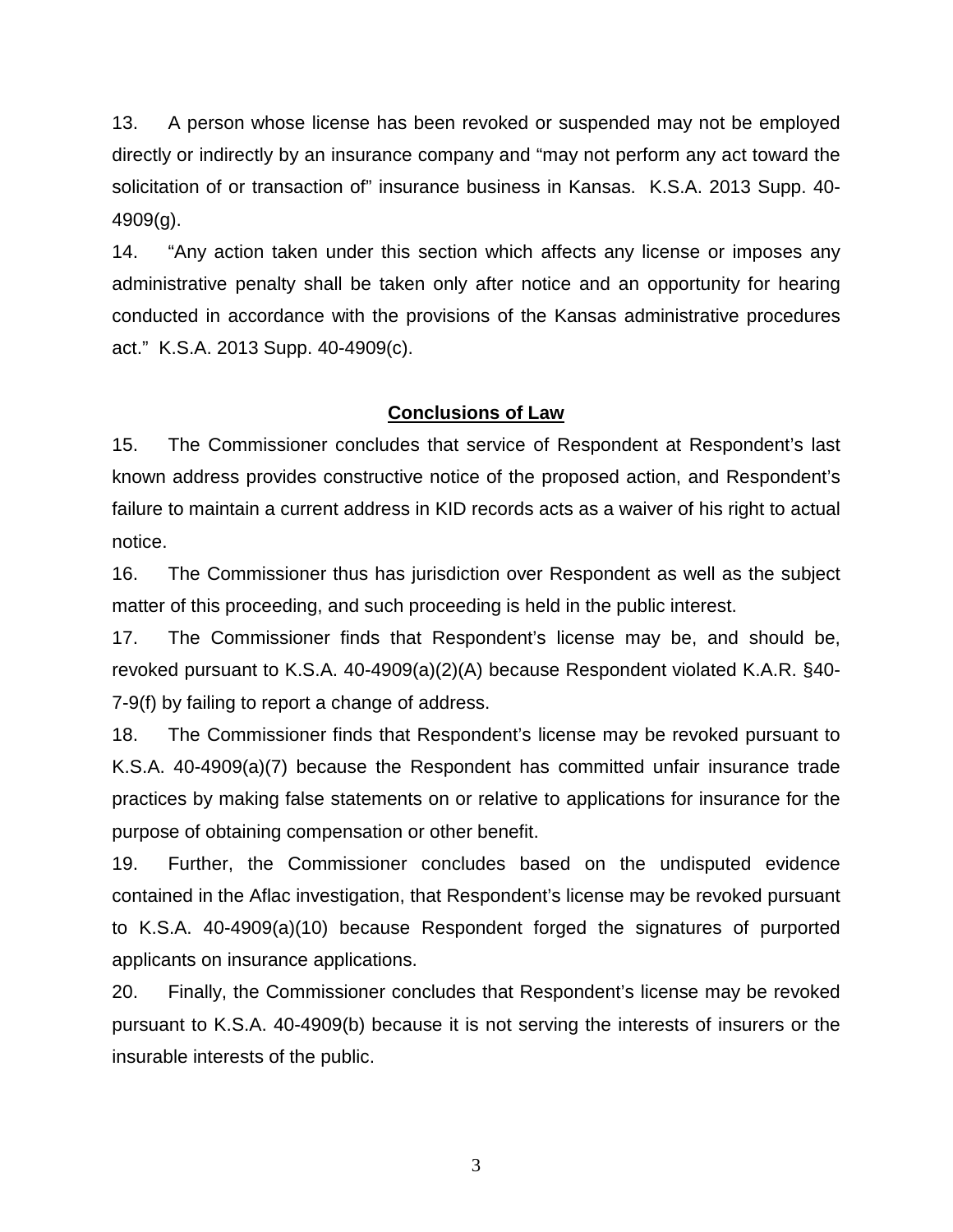21. Based on the facts and circumstances set forth herein, it appears that the use of summary proceedings in this matter is appropriate, in accordance with the provisions set forth in K.S.A. 77-537(a), in that the use of summary proceedings does not violate any provision of the law, the protection of the public interest does not require the KID to give notice and opportunity to participate to persons other than Respondent, and after investigation, KID believes in good faith that the allegations will be supported to the applicable standard of proof.

#### **Policy to be Served**

Before issuing an insurance agent license, the Commissioner must determine that the applicant is qualified and has not committed any act that would be grounds for denial, suspension, or revocation. K.S.A. 40-4905(b). Further, the Commissioner may revoke any license issued under the Insurance Agents Licensing Act if the Commissioner finds that the interests of the insurer or the insurable interests of the public are not properly served under the license. The following action is appropriate to promote the security and integrity of the insurance business and protect insurance consumers by licensing, or continuing to license, persons or entities to sell, solicit, or negotiate insurance in the State of Kansas only if their conduct indicates they are both qualified and trustworthy.

**THE COMMISSIONER OF INSURANCE THEREFORE ORDERS** that the Kansas nonresident insurance agent's license of **MATTHEW L. CASTILLO** is hereby **REVOKED**, and **MATTHEW L. CASTILLO** shall **CEASE and DESIST** from the sale, solicitation, or negotiation of insurance, doing any act toward the sale, solicitation, or negotiation of insurance, and/or receiving compensation deriving from the sale, solicitation, or negotiation of insurance in Kansas or on Kansas risks through business conducted on and after the effective date of this order.

**It is further ordered,** pursuant to KSA 77-415(b)(2)(A), that this order is designated by KID as precedent.

4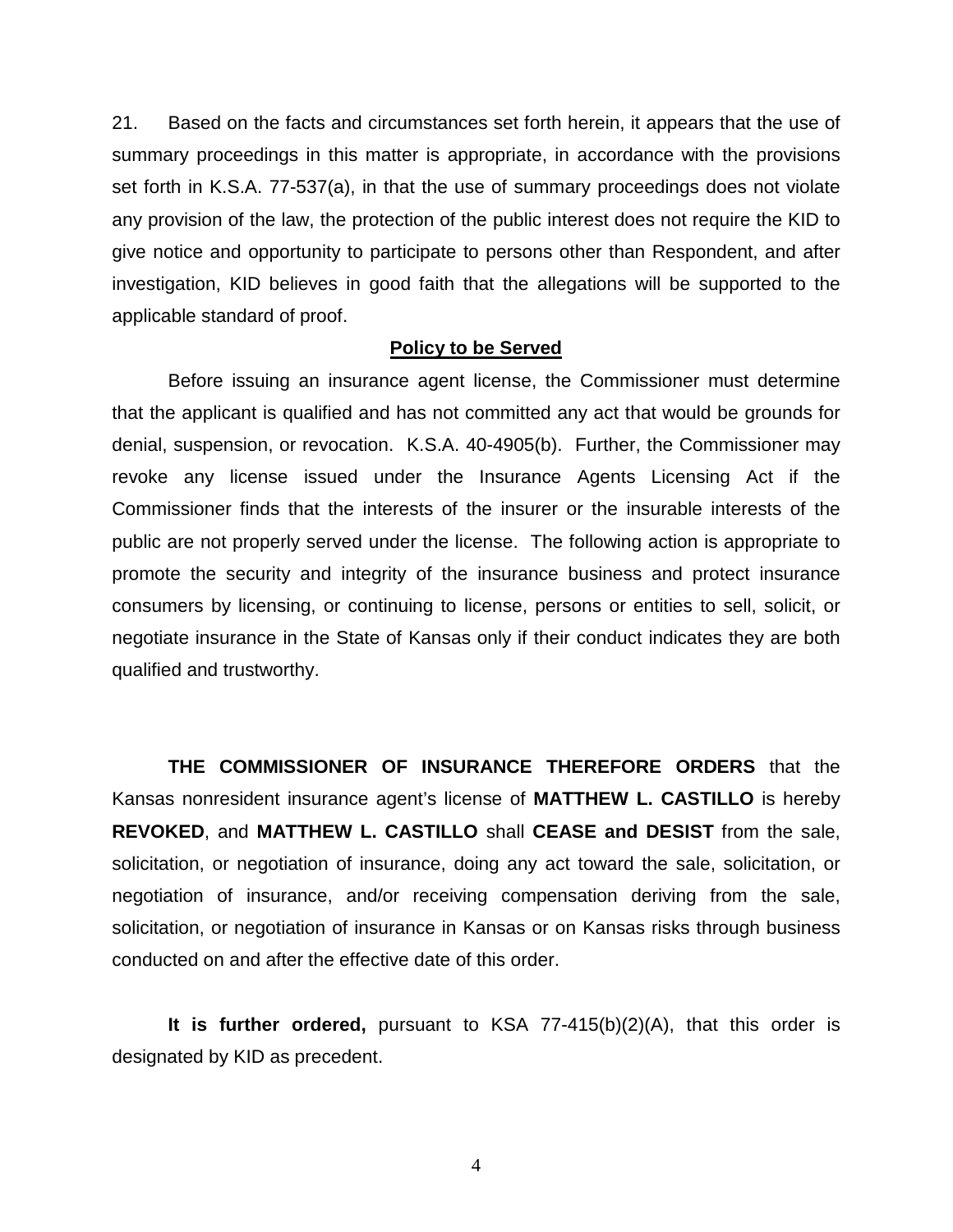# **IT IS SO ORDERED THIS \_\_7th\_\_ DAY OF JANUARY 2015, IN THE CITY OF TOPEKA, COUNTY OF SHAWNEE, STATE OF KANSAS.**



/s/ Sandy Praeger Sandy Praeger Commissioner of Insurance

BY:

\_/s/ Diane Minear\_\_\_\_\_\_\_\_\_\_\_\_\_\_\_\_\_ Diane Minear Interim General Counsel

# **NOTICE OF RIGHTS TO HEARING AND REVIEW**

**Within fifteen (15) days of the date of service of this Summary Order, Respondent** may submit a written request for a hearing pursuant to K.S.A. 77-537 and K.S.A. 77-542. Any request for a hearing should be addressed to the following:

Diane Minear, Interim General Counsel Kansas Insurance Department 420 S.W.  $9<sup>th</sup>$  Street Topeka, Kansas 66612

If a hearing is requested, the Kansas Insurance Department will serve notice of the time and place of the hearing and information on procedures, right of representation, and other rights of parties relating to the conduct of the hearing.

**If a hearing is not requested in the time and manner stated above, this Summary Order shall become effective as a Final Order upon the expiration of time for requesting a hearing.** In the event Respondent files a Petition for Judicial Review, pursuant to K.S.A. 77-613(e), the agency officer to be served on behalf of the Kansas Insurance Department is

John Wine, General Counsel Kansas Insurance Department 420 S.W. 9<sup>th</sup> Street Topeka, Kansas 66612